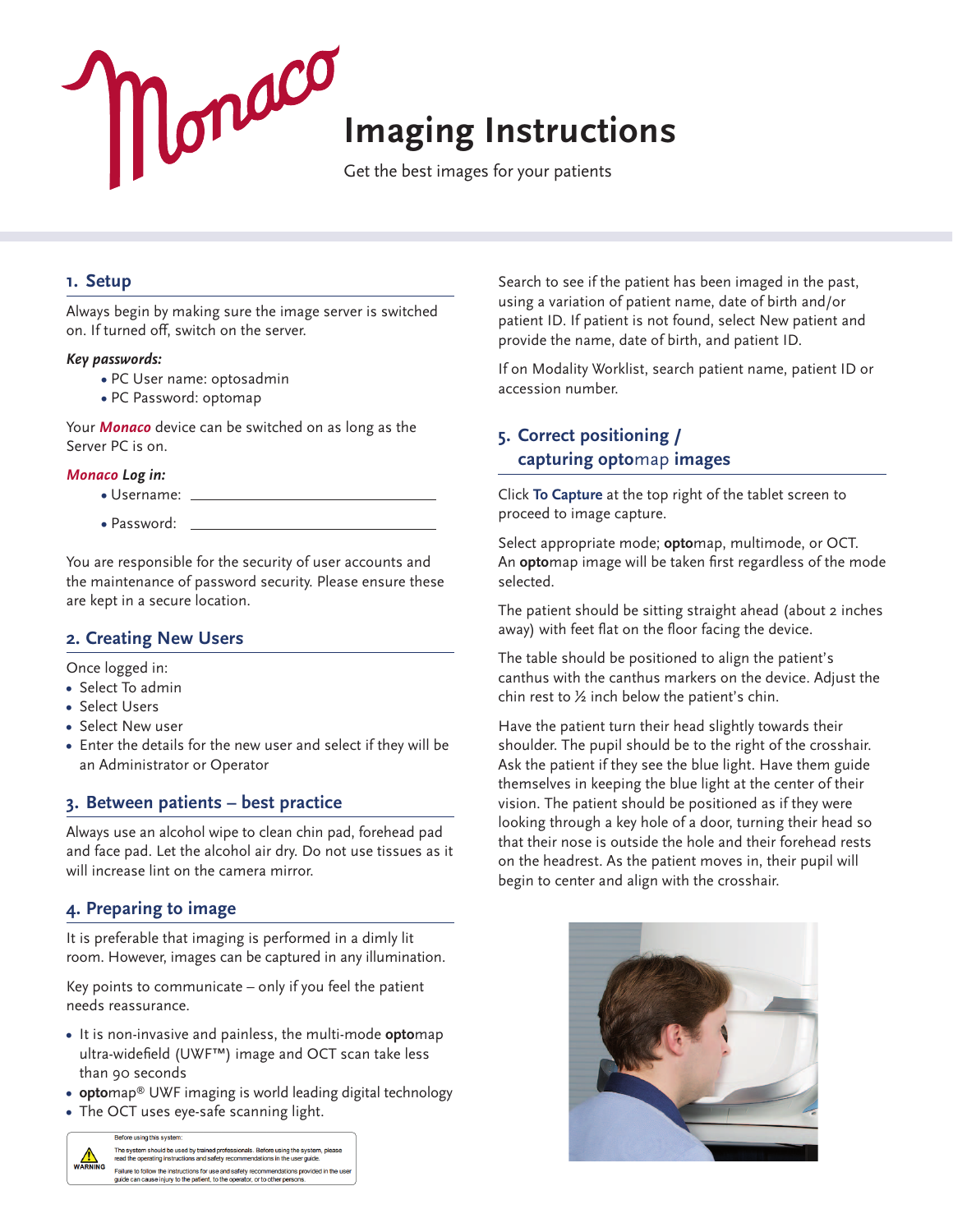Adjust the chinrest up/down to support the patient's chin. Check that the patient's chin does not go beyond the edge of the chin rest.

The patient should be comfortable, resting their head against the head pad and chin on top of the chin pad.

The hand controller is used to make changes to patient alignment and to capture images. See section 6 for full functionality of the hand controller.

Ask the patient to remain still to allow you to adjust the scan head to the correct alignment position. Use the fine adjustment alignment on the hand controller to finish aligning the crosshair to the center of the patient's pupil.



The alignment target should be GREEN when the scanhead is in correct position. Use the "+" and "–" to adjust between the red and blue target.



Let the patient know that there will be a bright green sweep of light as the device captures the image. Ask patient to blink and then to open both eyes wide and capture the image.

Ask the patient to remain in the position in order to capture all required scans.

## **Additional tips to get the best image**

- **•** Use little finger to hold top lid open when taking image.
- **•** Ask them to blink and open eyes wide just before you take an image.
- **•** Slow gentle movements are key.
- **•** If pupils are small cover other eye with either your hand, or using their own hand.

# **6. List of Hand Control Buttons for Monaco**

| <b>UWF MODES</b>                                                            | <b>CONTROL</b> | <b>DESCRIPTION</b><br><b>OCT MODE</b>                                         |
|-----------------------------------------------------------------------------|----------------|-------------------------------------------------------------------------------|
| Press the top button on<br>the hand control to capture<br>an image          |                | Press the top button on<br>the hand control to capture<br>a scan              |
| Lower chin rest                                                             |                | Move the position of<br>the OCT scan lower*                                   |
| Raise chin rest                                                             |                | Move the position of<br>the OCT scan higher*                                  |
| Fine adjustment left, right,<br>up and down                                 |                | Move the scan within<br>the frame and center the<br>scan on the desired area  |
| Fine adjustment to move<br>the alignment system<br>closer to the patient    |                | Move the focus within<br>the OCT scan to improve<br>the signal to noise ratio |
| Fine adjustment to move<br>the alignment system<br>further from the patient |                | Move the focus within<br>the OCT scan to improve<br>the signal to noise ratio |
| Toggle between XYZ and<br>OCT adjustment modes<br>when capturing OCT Scans  |                | Toggle between XYZ and<br>OCT adjustment modes<br>when capturing OCT Scans    |

\* If Oct scan is inverted lower the OCT position by cilicking the down arrow on the hand controller

# **7. Types of OCT Scans**

**Widefield Line Scan** lets you capture cross sectional B-scan of a selected location on the retina that is 12 mm in length (an average of 25 B-scans). The line scan can be moved by sliding the horizontal line up and down on the screen. Movement is limited to the wide-field box.



**Widefield Raster Scan** covers a 12 mm × 9 mm central field of view. It is comprised of 65 horizontal scans. It captures the macula and the optic nerve head within a single OCT volume scan. Adjustment of the crosshair and wide-field box can be moved to various locations by moving the box around the macula. Once captured you can review the scan by tapping on the infrared image and see if blinks or movement did not affect the overall OCT. If blinks and/or movement occurred in the desired location save and recapture.

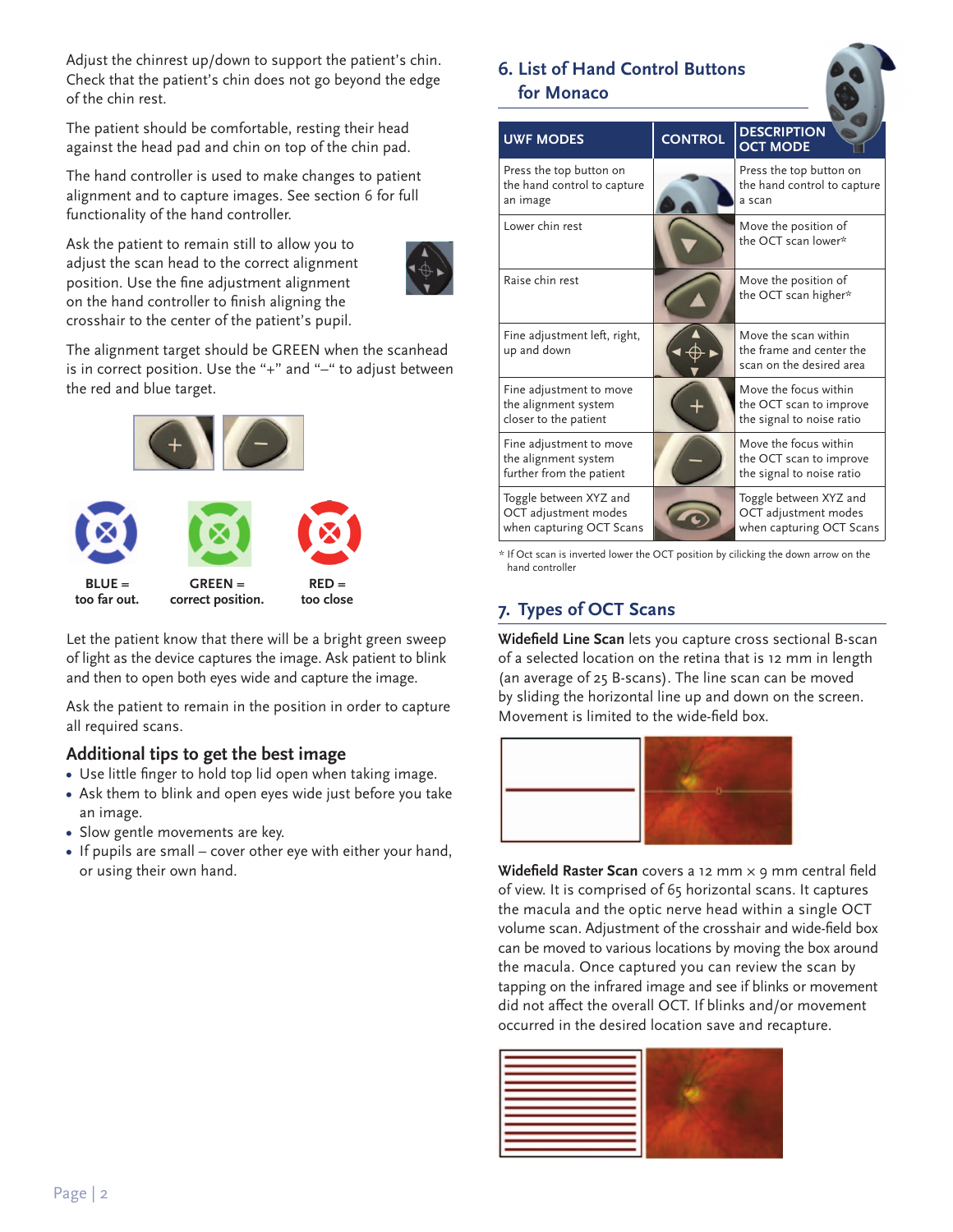**Retinal Topography Scan** covers a 8.8 mm × 8.8 mm field of view and centered around the macula. It comprises 97 horizontal line scans. Adjustment of the crosshair and wide-field box can be moved to various locations by moving the box around the macula.



**Optic Nerve Head Topography Scan** covers a 5.28 mm x 5.28 mm field of view centered around the optic nerve head. It comprises of 97 horizontal lines scans. Adjustment of the box is required prior to optimization and must be centered around the optic nerve.



**RNFL Circle Scan** captures a 3.4 diameter ring scan (an average of 4 B-scans) centered around the optic nerve head. Adjustment of the RNFL circle is required prior to optimization.



# **8. Capturing OCT images**

Select **opto**map at the bottom of the screen and select OCT to display OCT scan types (Line, Raster, Retinal Topography, ONH Topography and RNFL). **opto**map images will be captured first unless already captured.

Positioning and alignment is the same for OCT as **opto**map imaging. To reduce the possibility of movement artifacts, the patient should maintain their focus on the center X of the green alignment target and ignore the



red lines. During the OCT set up, the patient will see the alignment target, tracking scan and scan pattern. Target should also be green during OCT imaging.

Click the **Capture** button on the hand controller to begin optimization. The patient can blink normally throughout the 18 second optimization process. During optimization, the patient should maintain their focus on the middle of the green X target while ignoring the red lines or circles. Once optimization is complete, the OCT scan, scan-location, and Signal to Noise (SNR) should be displayed along with tablet

controls. Make any adjustments of the location using the middle directional controls on the hand controller. RNFL scans assure appropriate center position of the red circle around the optic nerve.

The up/down buttons can adjust the OCT scan position.



SNR is related to the quality of the OCT scan. A high SNR will display a full and dense scan, while a low SNR will display a pixelated and faint scan. If the SNR is lower than 6, have the patient blink a few times to improve the visual pathway. Use the "+" or "-" for SNR improvement.

In cases which the location, OCT scan and/or SNR need readjustment, select OCT setup above the right side of the OCT scan. You have the option of re-optimizing the location, focus, or OCT individually or re-optimizing all.

When capturing the OCT, patient should not blink.

Capture the scan by pressing the **Capture** button on the top of the controller.

Raster scan, Retinal Topography and ONH Topography can be checked by selecting Press to check OCT quality to replay the scan.

Review the OCT scan for any blinks, missing areas of information, centration and quality.

After reviewing the scan, you can save and complete the current scan, save and recapture or delete and recapture the Patient Session.

Before finishing the patient session, you should check the required images and scans have been captured. Summary is displayed when you select Finished Patient.

## **9. How to optimize OCT scan quality**

- **•** Ensure the live OCT feed is centered and level. Use the center control to adjust the scan position.
- **•** OCT scans strongest when positioned at the highest area of the screen without cutting off any visible area of the retina.
- **•** Adjust the focus control to increase the signal strength
- **•** The live OCT feed should fill the width of the touch screen. If there is signal loss on the edges, it could be that the patient's pupil is no longer aligned. Assure the patient's forehead is still in contact with the forehead rest and that they are centered and fixating on the middle of the "x" of the green-alignment target. Selection of Cancel and repeating of the alignment process may be necessary.
- **•** Ensure that the patient blinks before capturing the image so that the cornea is lubricated.
- **•** Adjust the patient's head to ensure the scan is not tilted. Myopic eyes may slant the OCT scan.